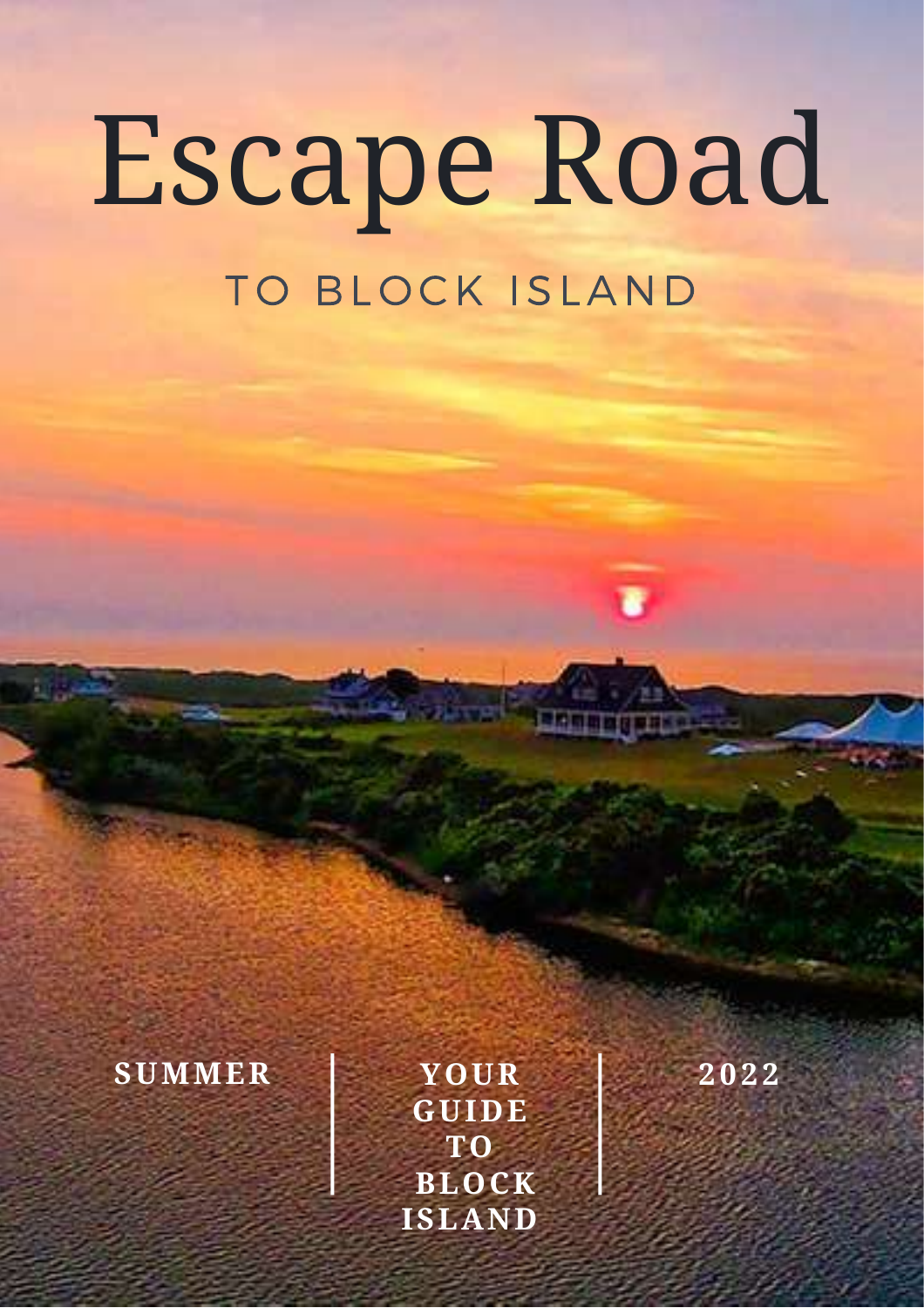## **Escape Road to Block Island, an Introduction**

Some say that a vacation starts the moment you make the booking. It exists in your mind as a time **apart – an escape from the demands of everyday life. Perhaps that's why the road to Point Judith, where the Block Island ferry leaves from, is called "The Escape Road." (Yes, that's its real name.)**

While any vacation is an escape - a time set apart - an Island vacation is something more. It is time set apart, in a place that is, itself, set apart. And that, I think, is what makes time on the Island so magical. Let me explain. Block Island is 13 miles off shore in the Atlantic Ocean. The air is different, **cooler. The pace is different, slower. And the Island itself – with its magnificent birds and wildlife, vibrant sunrises and sunsets, green fields and sandy beaches that sprawl uninterrupted for miles –** enchants visitors and locals alike. The Island evokes in us an altered way of being. This altered state **is often referred to as being on "Island Time."**

**Island Time means different things to different people. The official definition, if there were such a thing, might be something like this: time spent surrounded by the sea which alters the human condition. Some people affected by Island Time report being overcome by the urge to do nothing but relax while others experience a surge of energy resulting in behaviors such as kayaking, biking, hiking and swimming. Most report having deeper sleep and richer dreams.**

**Whatever Island Time means to you, this guide is designed as an invitation to summer activities that** both Islanders and visitors enjoy. It is, of course, only an introduction. In the end, you will find your **own path and discover your own way of being on Island Time.**

> **Rosalie O'Brien Kivlehan The Sullivan House**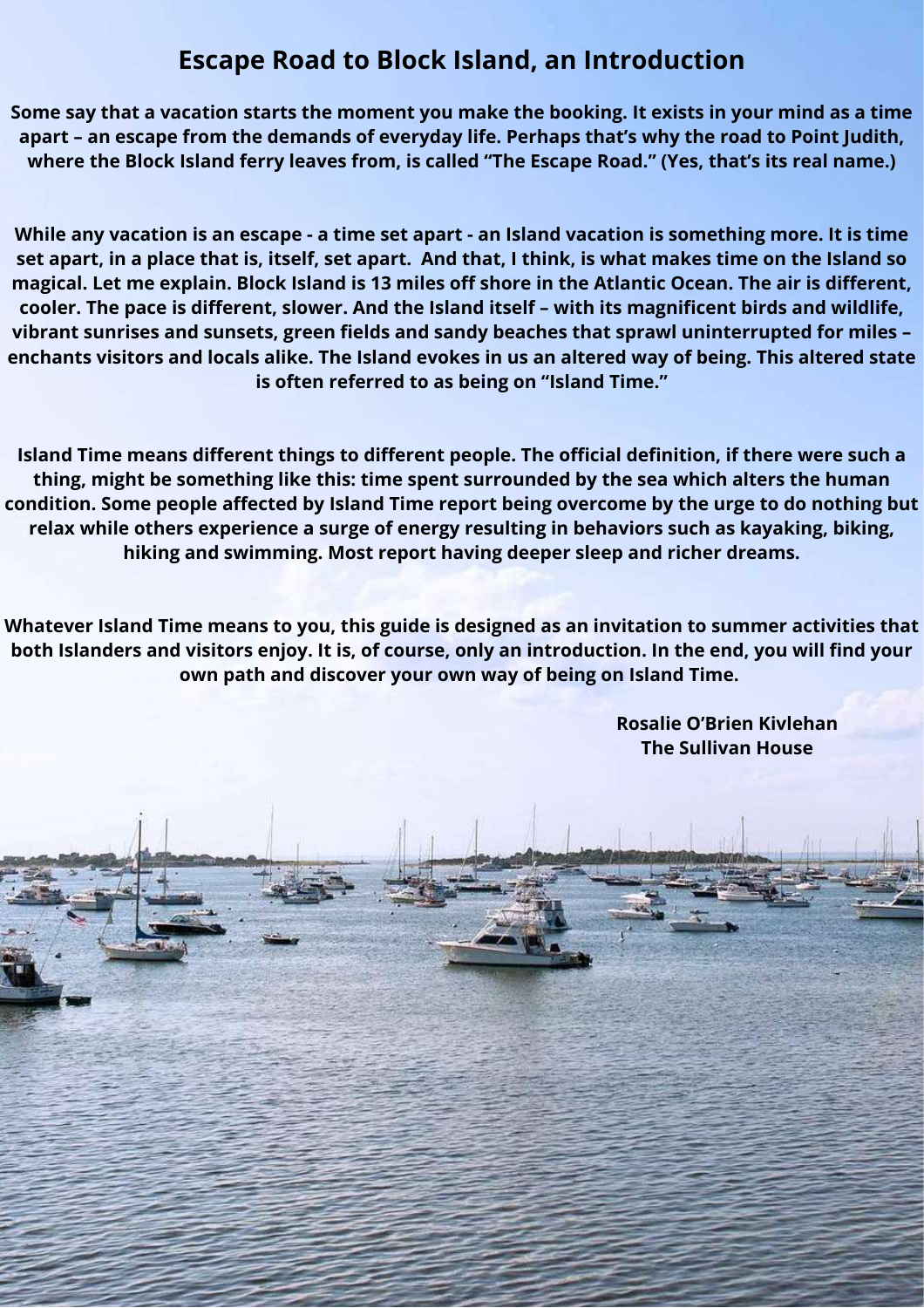Part I. What to Do Part II. What to See Part III. Quick Guide to Beaches Part IV. Events Part V. Getting Here Part VI. Brief History of The Sullivan House

**Allinoon**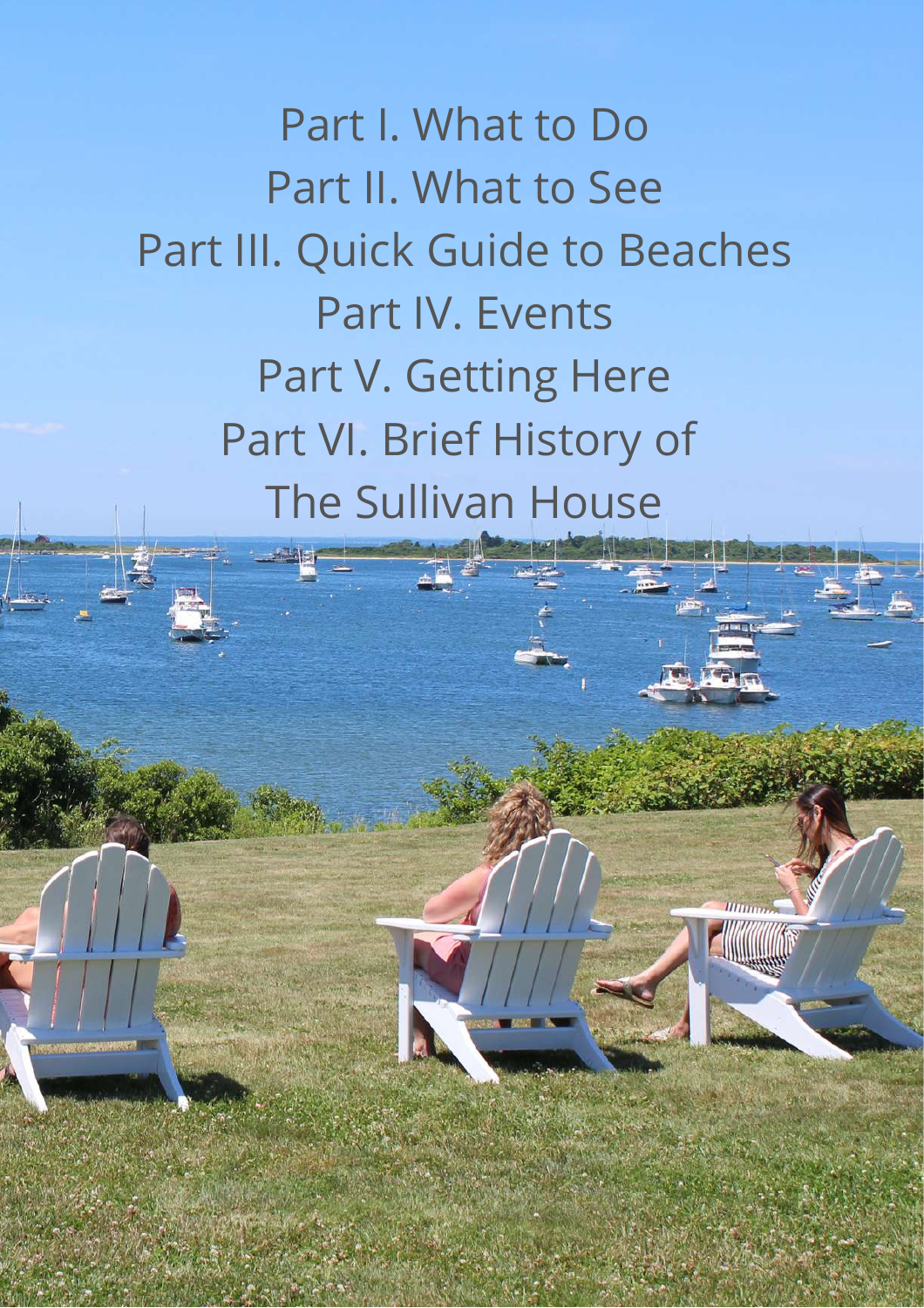## **Part I What to Do**

Block Island is an outdoor adventurers' paradise. We've selected our favorite experiences for this guide – including going to the beach, kayaking, hiking and biking. But this is just the beginning - there's also horseback riding, sunset sails on Great Salt Pond, fishing charters, surfing lessons, and much more. Just ask us; we are happy to help you plan your Island adventure.

#### **Beach Bumming – Crescent Beach**

Block Island is famous for its pristine beaches. Its main beach, Crescent Beach, is 2.5 miles of white sandy paradise. The heart of Crescent Beach, the Fred Benson Pavilion, is located at the base of The Sullivan House property. Guests can rent their beach chairs and towels, provided by the The Sullivan House, and walk with ease to one of New England's beast beaches. And the beach is not only for daytime fun; in the summer, guests enjoy Wednesday night Blues on the Beach sessions (see Events section).

#### **Kayaking – Great Salt Pond**

There's nothing as peaceful as gliding through the waters of the Great Salt Pond in a kayak or Stand Up Paddle Board. Largely sheltered, the Great Salt Pond offers ideal conditions for beginner and seasoned kayakers alike. The marshy waterways in front of The Sullivan House are home to a variety of magnificent wildlife including egrets and herons. Moving into the main waters of the Great Salt Pond, kayakers get a close up view of yachts and boats of all kinds that anchor in the harbor. Explore other areas of the Great Salt Pond like beautiful Andy's Way, the Beane Point Bird Sanctuary and the recreational waters on the northern side of the Pond.

The Sullivan House has private, on-site access to Great Salt Pond. We provide our guests with a unique opportunity to explore the beautiful waterways of Block Island by kayak or paddle board.

#### **Hiking – Greenway Trails**

There are approx. 25 miles of hiking trails that are open to the public, free of charge. Many of these trails take in spectacular vistas – either walking along the coast and looking out to sea or wandering inland trails that give a unique perspective on the Island's wildlife and plants. Full color maps of all 28 trails are available (\$2) at the Tourist Office in Old Harbor and at the Nature Conservancy Office on High Street.

#### **Biking – The Block Island Bicycle Tour**

Block Island was made for biking – it even has an official bike tour which takes in the whole Island.The 16 miles of bike trails encompass "the Neck" to the north of the Island and the loop of the whole West Side.If 16 miles sounds like too much of a trek, break up the tour over a few days. The Sullivan House provides guests with bikes for rent and maps of bike routes – all the tools you need to explore the main streets and back roads of Block Island.

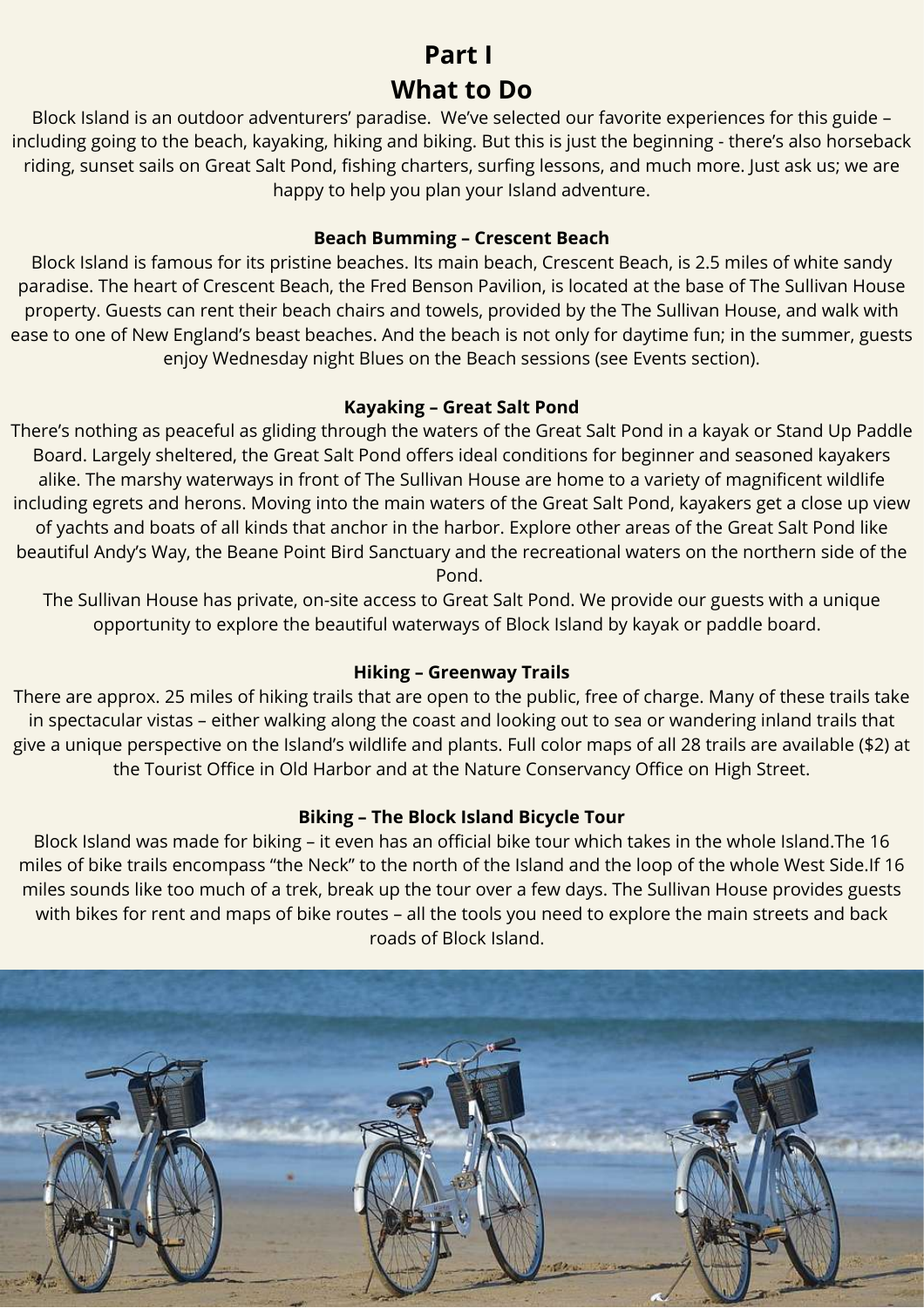## **Part II What to See**

## *Sites "Down the Neck"*

*At the bottom of The Sullivan House road, take a left and head "down the Neck" which is an enchanted area of pristine sandy beaches and beautiful woodland walks. There is a Food Truck on the left before you hit the entrance to Scotch Beach.*

#### **North Light, Settlers' Rock & Sachem Pond**

At the northern-most point of the Island is the **North Light**. Leave your car or bike in the parking lot and walk the beach to the lighthouse. Built in 1867, the lighthouse is made of granite and iron. When open, there is a small museum. There is no access to the tower. In the parking lot, you will see **Settlers' Rock** which has the names of the settlers who came to the Island in 1661. Notice there are no women recorded on the rock. Notice too that several Island families trace their lineage to the settlers. So there must have been women somewhere…alas historical accuracy is not exactly a hallmark of Island lore. Just beyond Settlers' Rock is a stretch of beach called Cow Cove where the settlers are said to have first landed and swam ashore with their cows. **Sachem Pond** (pronounced Sock-em) is formerly a fresh water pond, now gone brackish. It is known for warm calm waters, and a variety of wildlife.

#### **The Maze & Clayhead Preserve**

Heading north down Corn Neck Road on the way to the North Light, keep your eyes peeled for a wooden post that marks the trail on the right hand side. It is across from a yellow farmhouse. If you pass Mansion Road, you have gone too far. Called "**the Maze**" this trail has it all – an oceanside cliff walk and beautiful woodland paths. Just follow the signs along the route and choose how big a loop you want to do. For more info on trails, go to [www.blockislandinfo.com](http://blockislandinfo.com/)

#### **The Labyrinth**

Heading north down Corn Neck Road on the way to North Light, the Labyrinth is an interesting stop on your left-hand side. Look out for weathered grey stairs that go over the stone wall; there's also a sign marked "Labyrinth." Leave your bike on the roadside and walk the path in. There you will find a circular pathway lined with stones. Designed as a walking meditation, the labyrinth invites visitors to escape – however briefly – from the hustle and bustle of life. In the center is a bench where you can look out over Sachem Pond and commune with nature.

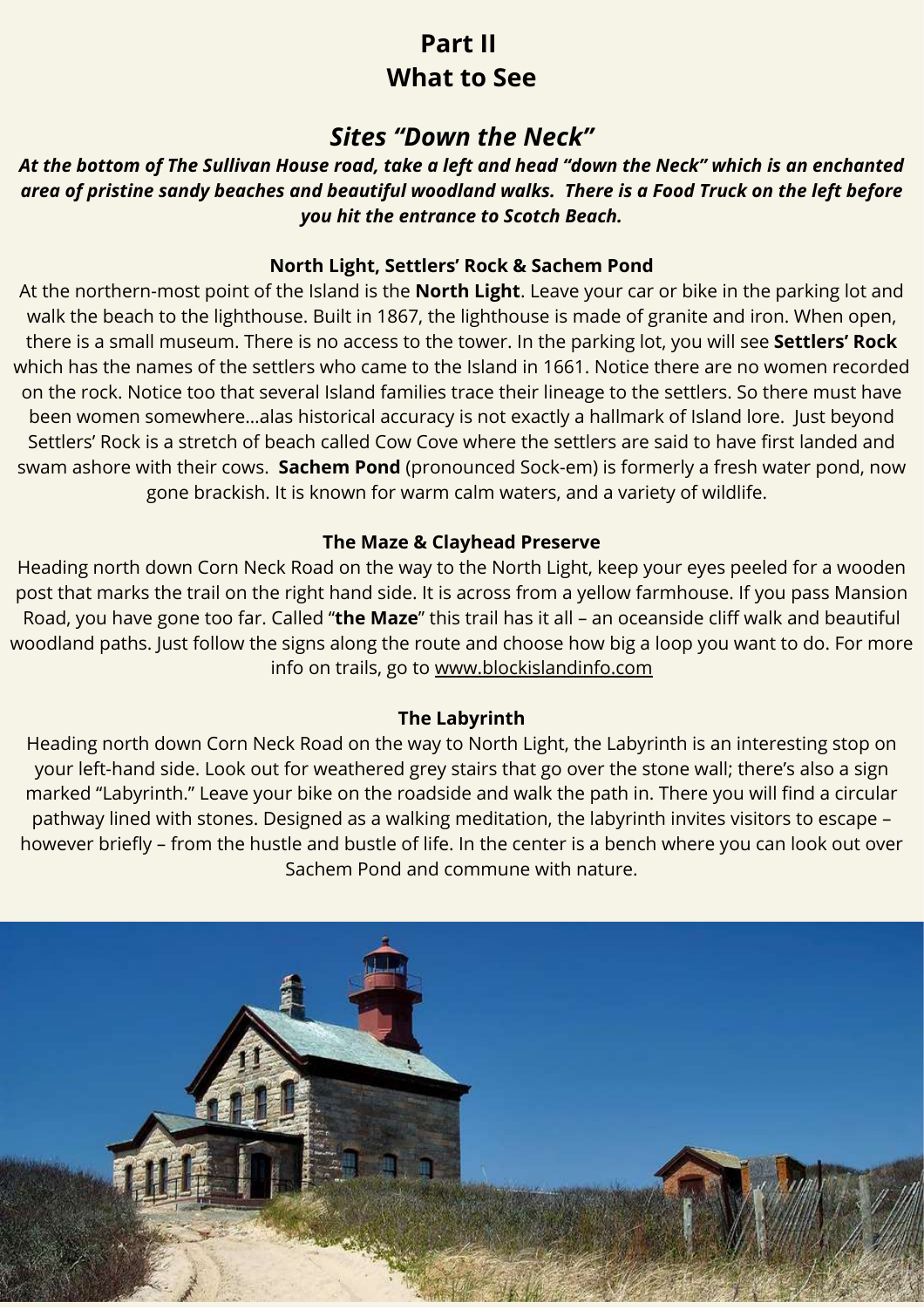## *Sites on the West Side*

#### *From town, head past the statue of Rebecca up Spring Street. Follow the circular route and take in many of Block Island's breathtaking sights. Wait! Who's Rebecca?*

#### **Statue of Rebecca**

Block Island is delightfully devoid of official monuments...with the notable exception of Rebecca at the Well. Temperance folks built this fountain in 1896 in hopes that people would enjoy fresh water in lieu of beer. Rebecca has suffered numerous indignities, including having a pumpkin placed on her head most Halloweens.

#### **1661 Animal Farm**

A terrific stop for everyone - the Abrhams/Draper family have cultivated a unique experience for the young and young at heart. See lemurs, llamas, kangaroos, camels and more! It's free and low key. There's a food truck on site.

#### **Southeast Light**

Built in 1874 in a unique Gothic Revival style in brick, lighthouse buffs will love the Southeast Light! During the summer, tours are usually available. Climb the winding stairs to see the great light itself and the amazing view from its tower. Learn about the storied past of this historic site, famous shipwrecks and the life of the lighthouse keepers through time. There is a shop in the lighthouse, and a food truck on the grounds. [www.southeastlighthouse.org](http://www.southeastlighthouse.org/)

#### **Block Island Wind Farm**

America's first offshore windfarm was established in 2018 off the coast of Block Island. There have been many issues with the project, and only time will tell if it's good for the Island. See the windmills up close and learn windfarm and the surrounding waters on a boat tour with an experienced local guide. Go to [www.fishtheworld.us](http://www.fishtheworld.us/)

#### **Mohegan Bluffs**

Just down the road a spell from the Southeast Light is one of the most scenic spots on the Island – the Bluffs. Walk down the narrow dirt pathway to a viewing platform about 150 feet above sea level. From there, you will see dramatic clay cliffs and wide open ocean. On a clear day, you will see Montauk in the distance. There is a stairway down to the beach – with 140 steps. Just remember to save some energy for the climb back up!

#### **Rodman's Hollow**

230 acres of protected land, Rodman's Hollow offers hiking trails galore. A 3.7 mile loop trail is perfect for biking or walking. For more info and trail maps, go to [www.biconservancy.com](http://www.biconservancy.com/)

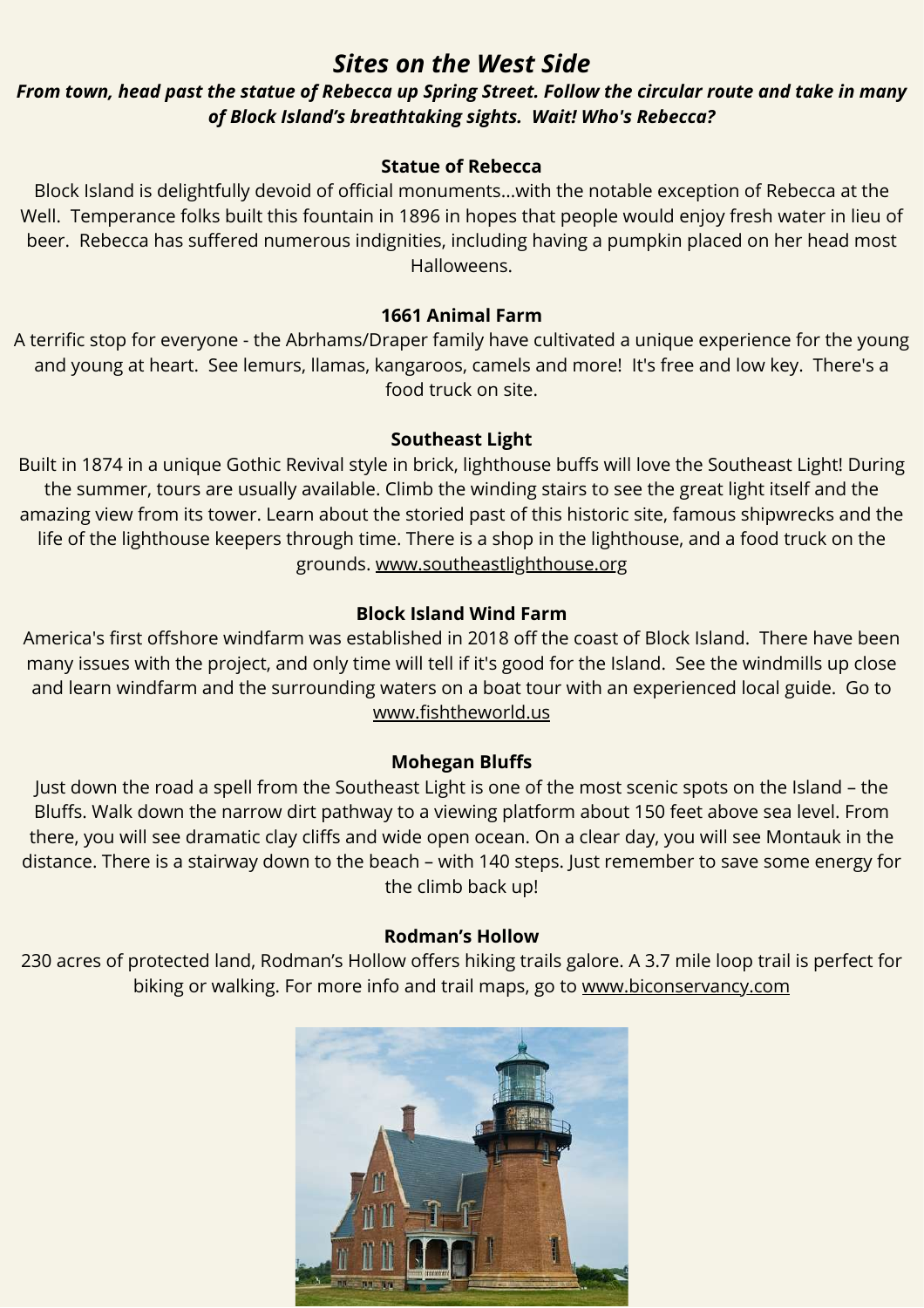## **Part III A Quick Guide to Beaches**

#### **Crescent Beach**

At the bottom of the Sullivan House road, walk across the street (aka Corn Neck Road) and over the dune to beautiful Crescent Beach. This is Block Island's main beach with dunes, black sand, white sand, driftwood, seashells, and miles of beautiful ocean. Perfect for swimming.

#### **Fred Benson Pavilion**

So, who was Fred Benson? Fred was an African-American, born in Boston and sent to an orphanage at age 3. He came to the Island at 8, without parents, and lived with an Island family. He worked at various jobs throughout his life….I remember him as the man who gave the tests for driving licenses. He was, I think, in his 90s by this time. He taught me and countless kids how to tie knots. He had an office where the bank now is. At some point in his old age, he won the lottery! And he shared his winnings with Island folks.

There's much more to say, but we'll just say for now that he was a genuine gentleman. At the Fred Benson Pavilion, there are bathrooms, showers, food and drinks, rental beach chairs and umbrellas, and a parking lot. It is also the headquarters for the lifeguards. This is the only place on the Island where the beach has amenities.

Here's a brief introduction to the various sections of Crescent Beach. Let's start from the south (next to town) and head north. To walk the whole Crescent Beach takes about 45 minutes.

#### **Surf Beach**

In front of the old Surf Hotel, now the Block Island Beach House.This beach is accessible from town (wooden staircase across from the National Hotel) and through a gap next to the Blue Dory Inn across from the Island Free Library. There's a breakwater you can walk along, and watch the boats come and go. Walking north, you will see surfers catching a few gentle waves. A good place for learning surfing. In fact, the Diamond Blue Surf Shop offers lessons and kids surf camps.

#### **Baby Beach**

Where local families go for their beach time.

#### **State Beach**

This is the only beach on Block Island with lifeguards. It also the only beach that offer amenities such as bathrooms, showers (for a fee), chair and umbrella rentals. They also sell food, snacks and drinks.

#### **Scotch Beach**

The theory is that as you move north up the beach, the waves get bigger and the crowds get thinner.Scotch beach has an entrance and small parking area off Corn Neck Road. There is a food truck on Corn Neck Road, across from the entrance. The food truck offers food, drinks and treats – and is a popular stop heading to and from the beach.

#### **Mansion Beach**

Bigger waves, fewer people, easy to get to on foot walking north on Crescent Beach – but harder by car or bike.

#### **Clayhead**

Keep walking and you'll get to Clayhead – a cliffy, more rocky area. Good waves and a favorite for people looking for space to themselves.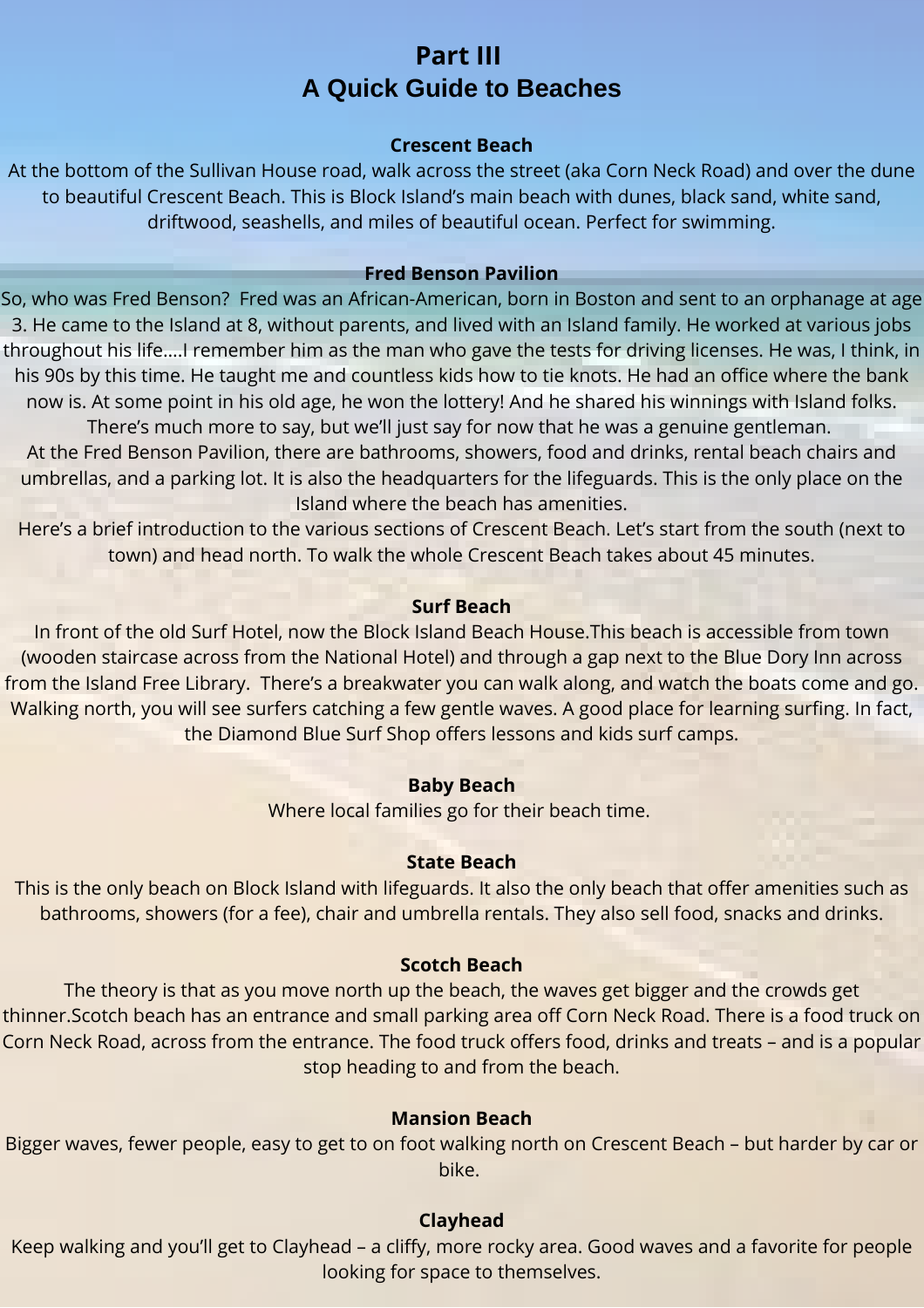### **Off the Beaten Path Beaches on the South and West side of the Island**

People say there's a nude beach….I don't know where it is and I certainly don't want to find it… What I do know, is that the other Block Island beaches are not as sandy or inviting as Crescent Beach. You must use caution - remember, it's the open sea and there are no lifeguards anywhere but State Beach.

#### **Black Rock Beach**

Experienced surfers, in particular, like to go to Black Rock Beach which is difficult to get to. You can get there through Rodman's Hollow, and by going down Snake Hole Road.By bike or on foot, it will be an arduous journey. Swim with caution.

#### **Mohegan Bluffs Beach**

At the base of the Mohegan Bluffs, there is a rocky beach that attracts some people. There is a wooden staircase that you can walk down (remember....you also have to walk up). Swim with caution, and never ever attempt to climb the bluff as sections can give way.

#### **Looking for access into Great Salt Pond?**

Heading north along Corn Neck Road, go left at Dinghy Beach (where the Food Truck is) or further north, go left onto Andy's Way.

**JUULUU** 

Beach Got You Hungry? There's a **FOOD TRUCK** on the road across from Scotch Beach... **pizza, salads, ice cream, cold drinks**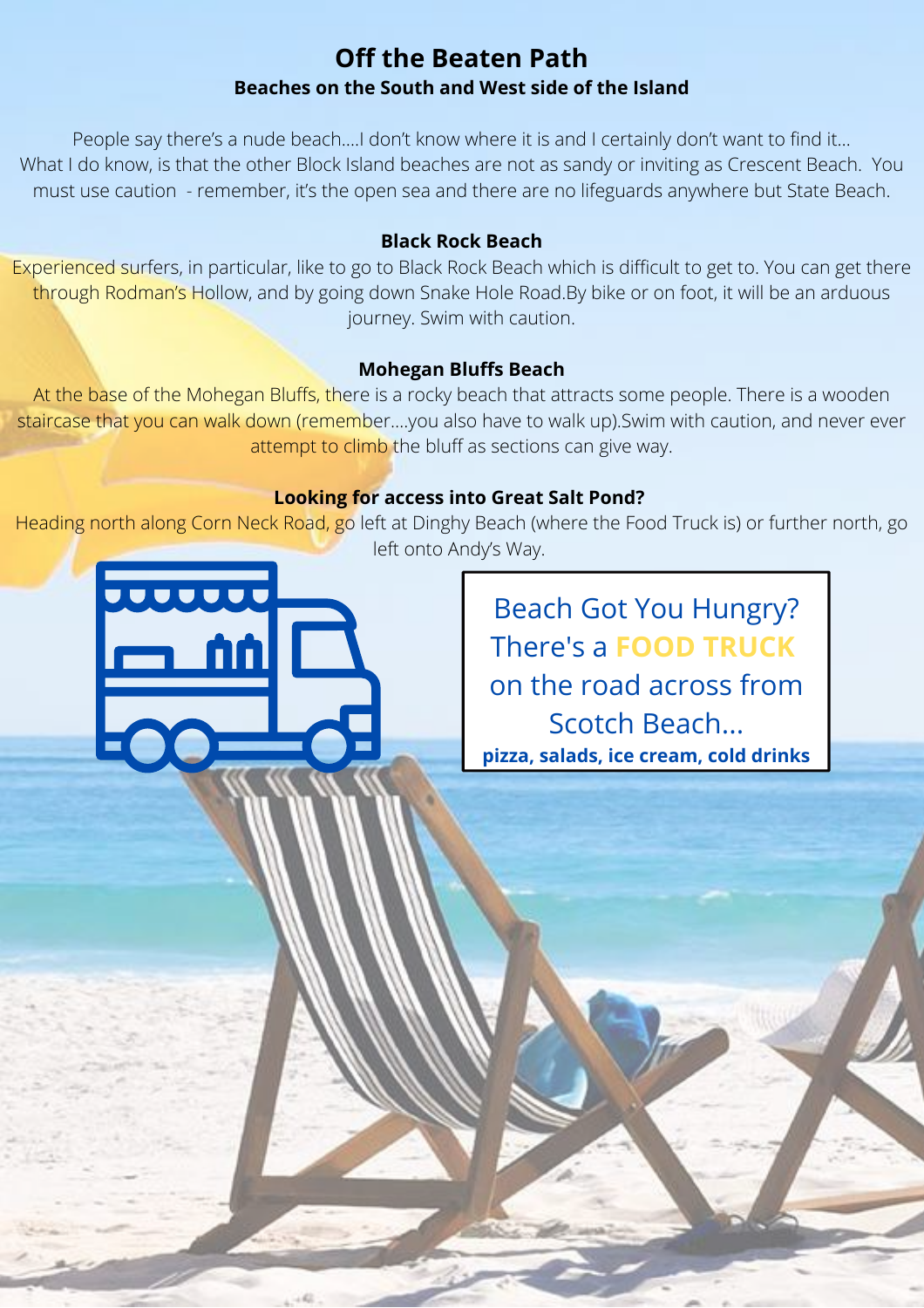## **Part IV**

## **Events**

#### **Stay tuned as events to take shape for the 2022 season…here's what we know so far….**

#### **Farmers' Market**

Every Wednesday and Saturday morning, the Farmers' Market sets up shop. Browse a wide range of Islandmade products, including home-made scones, t-shirts, fresh flowers, vegetables and fine arts. It's a nice atmosphere to browse in this outdoor local market. Free. [www.blockislandfarmersmarket.com](http://www.blockislandfarmersmarket.com/) Date: every Saturday and Wednesday Time: 9 – 11.30am Place: American Legion Park

#### **Glass Float Project**

An Island-wide scavenger hunt. Join Islanders and tourists alike in combing our beaches and walking trails; if you're lucky, one of 550 distinctive glass globes could be yours! Free.

[www.blockislandinfo.com/island-events/glass-float-project](http://www.blockislandinfo.com/island-events/glass-float-project)

Place: That's the BIG question! Hint: globes are never hidden in the dunes or on the side of bluffs; if hidden along Greenway Trails, they will be within one foot on either side of the trail.

#### **Blues on the Beach**

#### **Free concert, on the beach across from The Sullivan House.**

Grab a beach chair, and your dancing sandals, and head down for a few relaxing hours of music and fun. Monday, July 6th The Silks Monday, July 20th Otis and the Hurricanes

Monday, Aug 3rd F&B Blues band

Monday, 31st Neal and the Vipers

#### **Sound Waves**

#### **Free movies, on the beach across from The Sullivan House.**

Grab a beach chair, some snacks, and head down for a fun movie under the stars. Tuesday, June 28 Bill & Ted's Excellent Adventure (PG) Tuesday, July 12 Ocean's 8 (PG-13) Tuesday, July 26 Matilda (PG) Tuesday, August 9 Raiders of the Lost Ark (PG) Tuesday, August 23 Sunset Boulevard (PG)

#### **Independence Day Celebrations**

Fireworks – July 1 after dark. Parade – July 4 at 11.30am from American Legion Park through town.

#### **Summer Symphony at the Sullivan House**

What???? A Proper Cultural event??? Yep. For the first time ever, Block Island is hosting a symphony orchestra at The Sullivan House. Tickets from the Block Island Chamber of Commerce.

Date: August 19, 5 to 7pm.

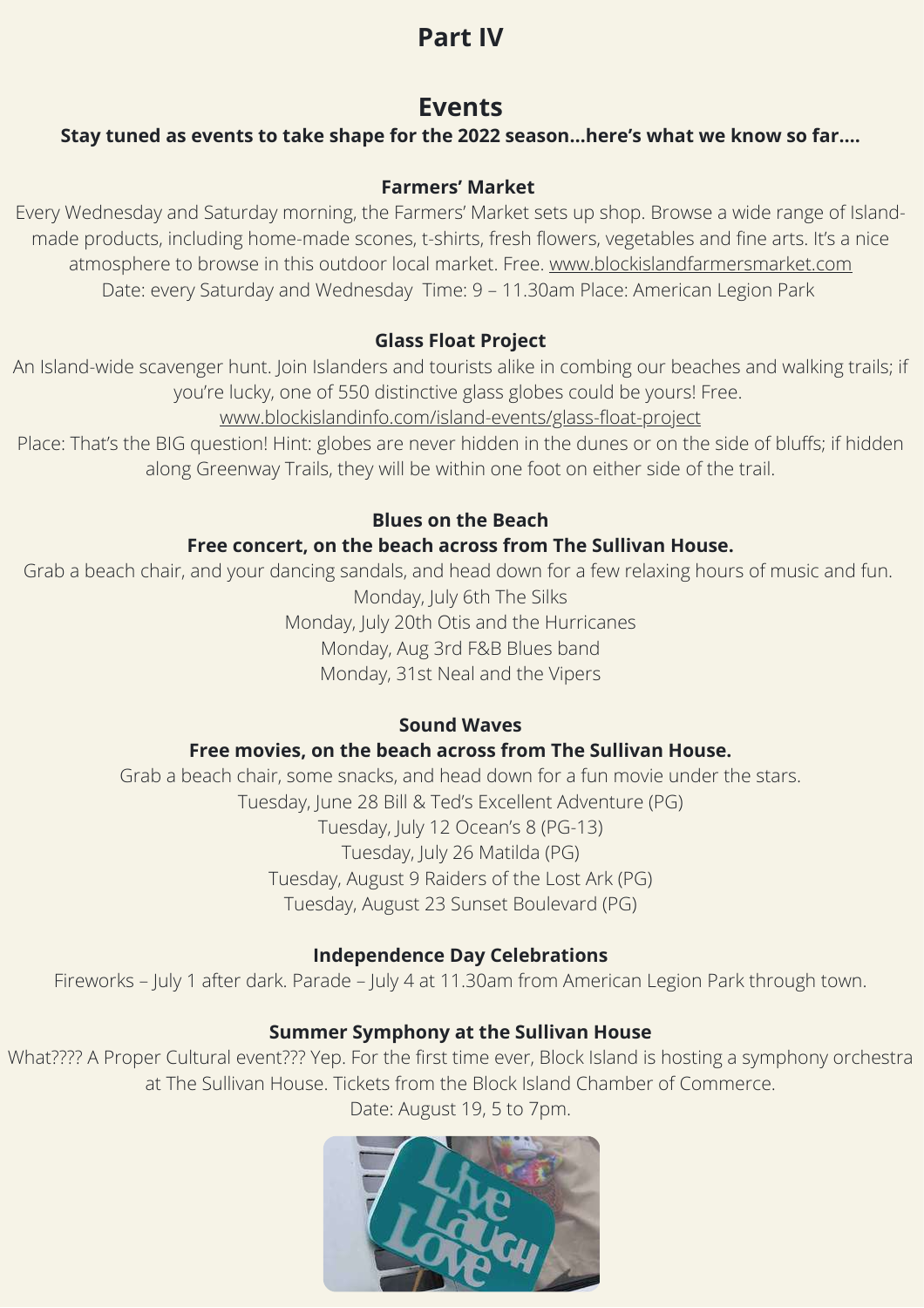## **Part V Getting Here**

#### **Block Island is 13 miles out to sea. It is a real island (as opposed to Rhode Island and Long Island), and only accessible by plane or by boat.**

Interstate Navigation. The ferry from Point Judith, Rhode Island is the main way to get to BI, and the only way if you would like to bring over your car. Always make a reservation for your car. If no reservation is available, you can go "standby" but a reservation is far less stressful. Schedules change with the season, so be sure to check the website before finalizing your plans. During the high season, Interstate runs a fast ferry, which makes the crossing in a half hour, as opposed to an hour. There are no cars on the fast ferry. [www.blockislandferry.com](http://www.blockislandferry.com/)

New England Airlines. This regular plane service operates from Westerly, RI and takes about 15 minutes to get to the Island. Parking is free in Westerly, and flight[s run frequently, especially during the summer. www.block](http://www.block-island.com/)island.com

New London Fast Ferry. During the summer, a fast ferry runs from New London CT. This ferry does not take cars, and the crossing from New London takes just over an hour. [www.goblockisland.com](https://www.goblockisland.com/)

Montauk Ferry. During the summer, Viking Fleet runs a passenger-only ferry to Block Island from Montauk, Long Island. [www.vikingfleet.com](http://www.vikingfleet.com/)

## **Some Useful Links**

**The Block Island Chamber of Commerce: [www.blockislandchamber.com](http://www.blockislandchamber.com/) The Block Island Tourism Council: [www.blockislandinfo.com](http://www.blockislandinfo.com/)**

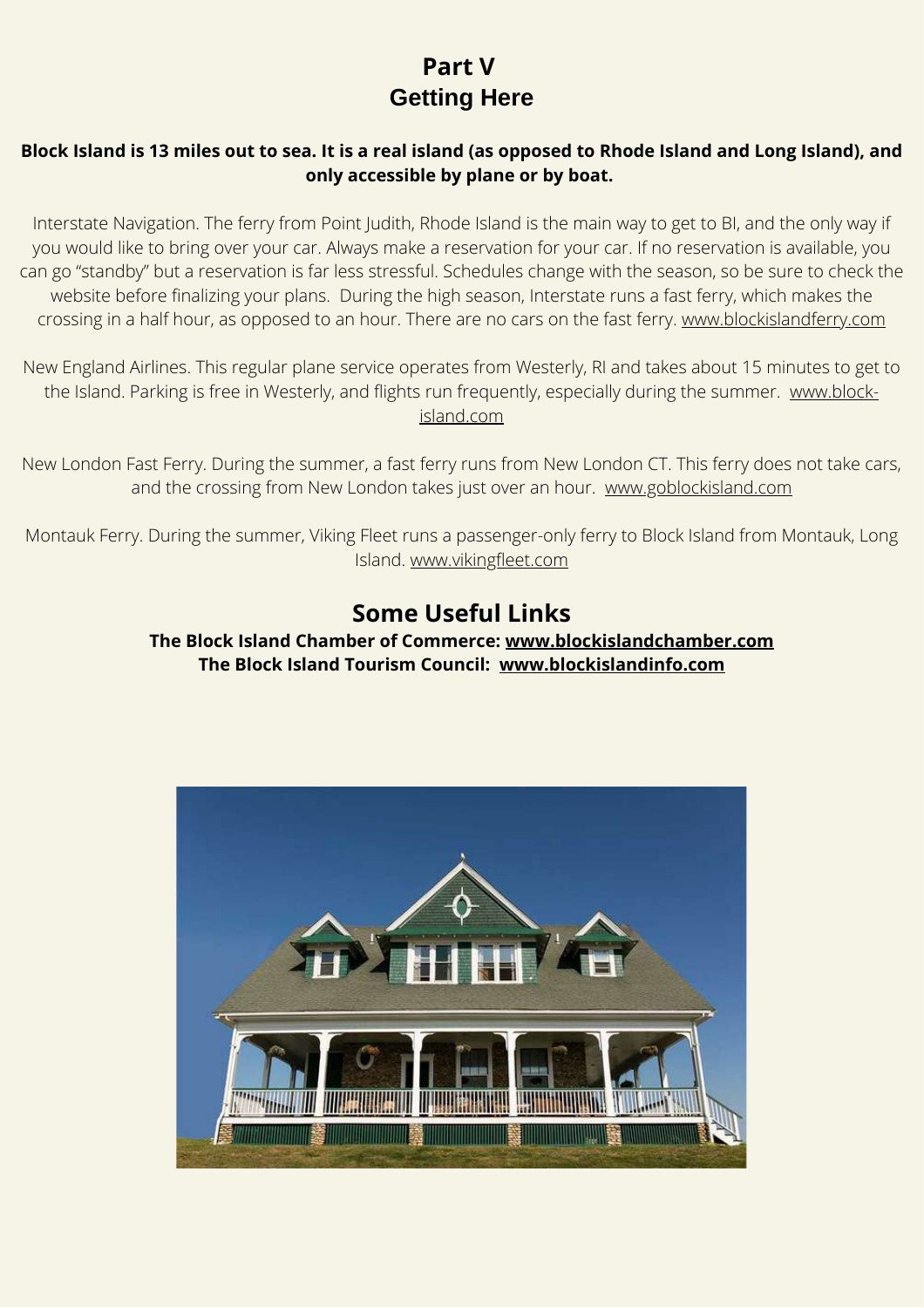## **Part VI A Brief History of The Sullivan House**

**The Sullivan House is a much-admired architectural gem. It was built in 1904 for Col. LU Maltby, the owner of the Continental Hotel in Philadelphia. In 1929, he sold the house to Cornelius Sullivan. Sullivan was a Wall Street lawyer and his wife, Mary Quinn Sullivan, was an artist and art teacher in the New York City public schools and at Pratt. They were both children of Irish immigrants. With their passion for modern art, the Sullivans amassed a collection that included paintings, sculpture and manuscripts by now-famous artists such as Van Gogh, Toulouse-Lautrec, Picasso, Cezanne and Yeats.**

**Mr. Sullivan was a member of the New York Boars of Education, and worked or the Society for the Prevention of Cruelty to Children. He was also an "Irish patriot."**

**Mrs. Sullivan was one of the three founders of the Museum of Modern Art in New York. She also owned a gallery in New York City. Mrs. Sullivan used her talents to help others, including immigrant women as president of the Needle & Bobbin Club. Mrs. Sullivan also practiced art therapy.**

**In WWI, the US Navy set up a base on Block Island, and The Sullivan House was taken over and used as a dispensary staffed by Red Cross nurses. The original room numbers are still on the doors.**

**In 1993, The Sullivan House was lovingly restored by Ellen Ball O'Brien whose grandfather, Simon Ray Ball, built the house in 1904. The Sullivan House continues as a family business.**